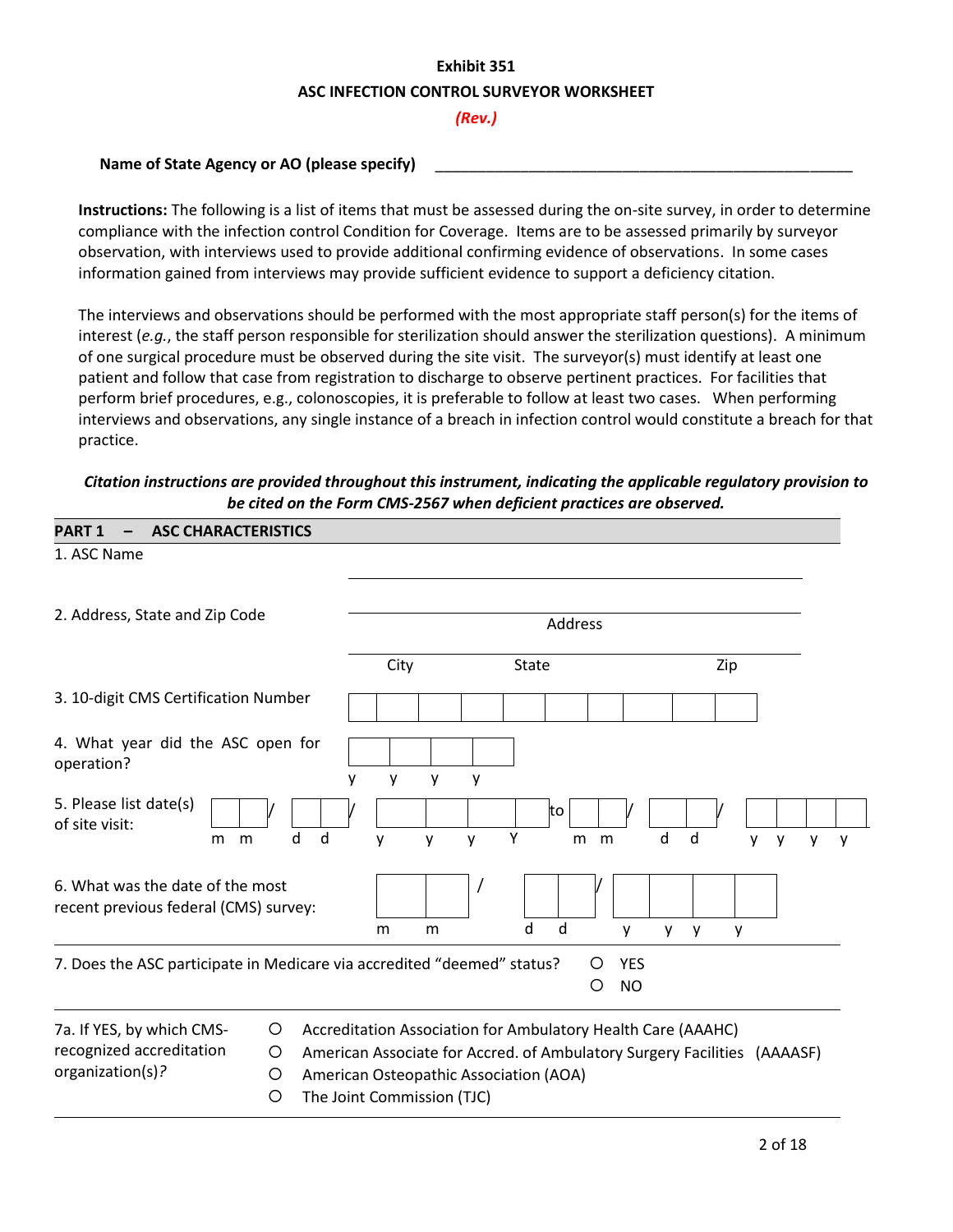|                                                                                          | 7b. If YES, according to the ASC,<br>what was the date of the most<br>recent accreditation survey?                                                |              | m                                                                                   | m                                 | d                                                                                   |         | d |         | y       | y<br>y  | y       |           |
|------------------------------------------------------------------------------------------|---------------------------------------------------------------------------------------------------------------------------------------------------|--------------|-------------------------------------------------------------------------------------|-----------------------------------|-------------------------------------------------------------------------------------|---------|---|---------|---------|---------|---------|-----------|
| 8. What is the ownership of the facility?<br>$\bigcirc$<br>(SELECT only ONE bubble)<br>O |                                                                                                                                                   |              |                                                                                     | Physician-owned<br>Hospital-owned |                                                                                     |         |   |         |         |         |         |           |
|                                                                                          |                                                                                                                                                   | O            | National corporation (including joint ventures with physicians)                     |                                   |                                                                                     |         |   |         |         |         |         |           |
|                                                                                          |                                                                                                                                                   | O            | Other (please print):                                                               |                                   |                                                                                     |         |   |         |         |         |         |           |
|                                                                                          | 9. What is the primary procedure performed at<br>the ASC (i.e., what procedure type reflects the<br>majority of procedures performed at the ASC)? |              |                                                                                     |                                   | 10. What additional procedures are performed at the<br>ASC? (Select all that apply) |         |   |         |         |         |         |           |
|                                                                                          | (Select only ONE bubble)                                                                                                                          |              |                                                                                     |                                   | Do not include the procedure type indicated in<br>question 9.                       |         |   |         |         |         |         |           |
| $\circ$                                                                                  | Dental                                                                                                                                            |              |                                                                                     | O                                 | Dental                                                                              |         |   |         |         |         |         |           |
| O                                                                                        | Endoscopy                                                                                                                                         |              |                                                                                     | O                                 | Endoscopy                                                                           |         |   |         |         |         |         |           |
| O                                                                                        | Ear/Nose/Throat                                                                                                                                   |              |                                                                                     | $\circ$                           | Ear/Nose/Throat                                                                     |         |   |         |         |         |         |           |
| O                                                                                        | OB/Gyn                                                                                                                                            |              |                                                                                     | O                                 | OB/Gyn                                                                              |         |   |         |         |         |         |           |
| $\circ$                                                                                  | Ophthalmologic                                                                                                                                    |              |                                                                                     | O                                 | Ophthalmologic                                                                      |         |   |         |         |         |         |           |
| O                                                                                        | Orthopedic                                                                                                                                        |              |                                                                                     | O                                 | Orthopedic                                                                          |         |   |         |         |         |         |           |
| O                                                                                        | Pain                                                                                                                                              |              |                                                                                     | O                                 | Pain                                                                                |         |   |         |         |         |         |           |
| $\circ$                                                                                  | Plastic/reconstructive                                                                                                                            |              |                                                                                     | O                                 | Plastic/reconstructive                                                              |         |   |         |         |         |         |           |
| O                                                                                        | Podiatry                                                                                                                                          |              |                                                                                     | O                                 | Podiatry                                                                            |         |   |         |         |         |         |           |
| O                                                                                        | Other (please specify):                                                                                                                           |              |                                                                                     | $\circ$<br>$\circ$                | Other (please specify):<br>N/A                                                      |         |   |         |         |         |         |           |
|                                                                                          | 11. Who does the ASC perform<br>procedures on?<br>(Select only ONE bubble)                                                                        | O<br>$\circ$ | Pediatric patients only<br>Adult patients only<br>Both pediatric and adult patients |                                   |                                                                                     |         |   |         |         |         |         |           |
|                                                                                          |                                                                                                                                                   |              |                                                                                     |                                   |                                                                                     |         |   |         |         |         |         |           |
|                                                                                          | 12. What is the average number of<br>procedures performed at the ASC per<br>month?                                                                |              |                                                                                     |                                   |                                                                                     |         |   |         |         |         |         | per month |
|                                                                                          | 13. How many Operating Rooms (including                                                                                                           |              | O                                                                                   | $\circ$                           | $\circ$                                                                             | $\circ$ |   | $\circ$ | $\circ$ | $\circ$ | $\circ$ | O         |
|                                                                                          | procedure rooms) does the ASC have?                                                                                                               |              | $\mathbf{1}$                                                                        | $\overline{2}$                    | 3                                                                                   | 4       |   | 5       | 6       | 7       | 8       | $9+$      |
|                                                                                          |                                                                                                                                                   |              | $\circ$                                                                             | $\circ$                           | $\circ$                                                                             | $\circ$ |   | O       | $\circ$ | $\circ$ | $\circ$ | O         |
|                                                                                          | Number actively maintained:                                                                                                                       |              | 1                                                                                   | $\overline{2}$                    | 3                                                                                   | 4       |   | 5       | 6       | 7       | 8       | $9+$      |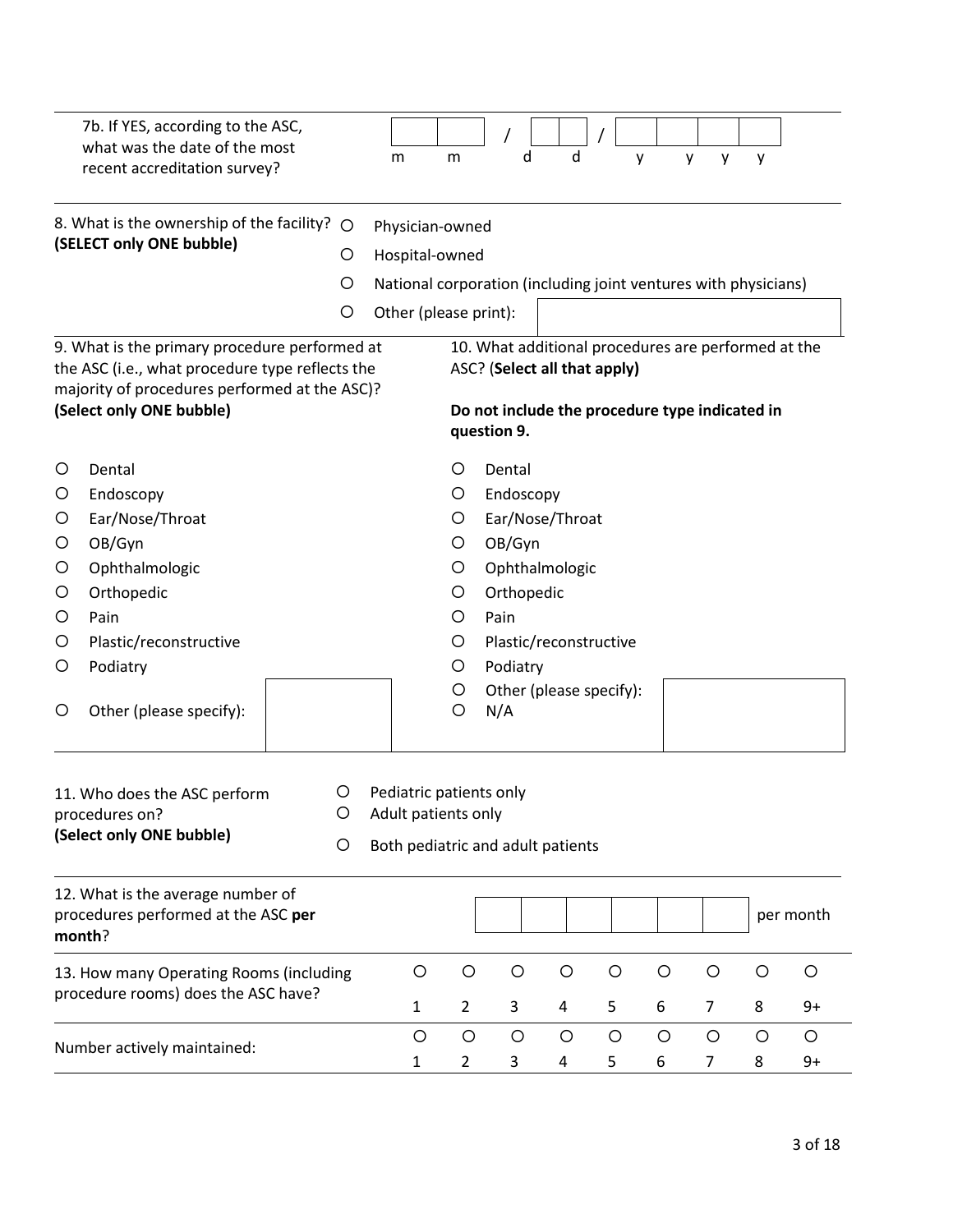|  | 14. Please indicate how the following services are provided: (fill in all that apply) |  |
|--|---------------------------------------------------------------------------------------|--|
|  |                                                                                       |  |

|                                                                                                                                                                                                                                                                                                                                                                                                                                                                                                                                                                                          | Contract | Employee                | Other |   | If Other, Please print: |  |  |  |
|------------------------------------------------------------------------------------------------------------------------------------------------------------------------------------------------------------------------------------------------------------------------------------------------------------------------------------------------------------------------------------------------------------------------------------------------------------------------------------------------------------------------------------------------------------------------------------------|----------|-------------------------|-------|---|-------------------------|--|--|--|
| Anesthesia/Analgesia                                                                                                                                                                                                                                                                                                                                                                                                                                                                                                                                                                     | O        | O                       | O     |   |                         |  |  |  |
| <b>Environmental Cleaning</b>                                                                                                                                                                                                                                                                                                                                                                                                                                                                                                                                                            | Ő        | O                       | O     |   |                         |  |  |  |
| Linen                                                                                                                                                                                                                                                                                                                                                                                                                                                                                                                                                                                    | O        | O                       | O     |   |                         |  |  |  |
| <b>Nursing</b>                                                                                                                                                                                                                                                                                                                                                                                                                                                                                                                                                                           | O        | O                       | O     |   |                         |  |  |  |
| Pharmacy                                                                                                                                                                                                                                                                                                                                                                                                                                                                                                                                                                                 | O        | O                       | O     |   |                         |  |  |  |
| Sterilization/Reprocessing                                                                                                                                                                                                                                                                                                                                                                                                                                                                                                                                                               | O        | O                       | O     |   |                         |  |  |  |
| Waste Management                                                                                                                                                                                                                                                                                                                                                                                                                                                                                                                                                                         | O        | O                       | O     |   |                         |  |  |  |
| <b>INFECTION CONTROL PROGRAM</b>                                                                                                                                                                                                                                                                                                                                                                                                                                                                                                                                                         |          |                         |       |   |                         |  |  |  |
| <b>YES</b><br>O<br>15. Does the ASC have an explicit infection control program?<br>Ο<br><b>NO</b>                                                                                                                                                                                                                                                                                                                                                                                                                                                                                        |          |                         |       |   |                         |  |  |  |
| NOTE! If the ASC does not have an explicit infection control program, a condition-level deficiency related to 42<br>CFR 416.51 must be cited.                                                                                                                                                                                                                                                                                                                                                                                                                                            |          |                         |       |   |                         |  |  |  |
| 16. Does the ASC's infection control program follow nationally recognized infection control $\circ$<br>guidelines?                                                                                                                                                                                                                                                                                                                                                                                                                                                                       |          |                         |       | О | <b>YES</b><br><b>NO</b> |  |  |  |
| NOTE! If the ASC does not follow nationally recognized infection control guidelines, a deficiency related to 42<br>CFR 416.51(b) must be cited. Depending on the scope of the lack of compliance with national guidelines, a<br>condition-level citation may also be appropriate.                                                                                                                                                                                                                                                                                                        |          |                         |       |   |                         |  |  |  |
| 16a. Is there documentation that the ASC considered and selected nationally-<br>recognized infection control guidelines for its program?                                                                                                                                                                                                                                                                                                                                                                                                                                                 | О<br>О   | <b>YES</b><br><b>NO</b> |       |   |                         |  |  |  |
| NOTE! If the ASC cannot document that it considered and selected specific guidelines<br>for use in its infection control program, a deficiency related to 42 CFR 416.51(b) must<br>be cited. This is the case even if the ASC's infection control practices comply with<br>generally accepted standards of practice/national guidelines. If the ASC neither selected<br>any nationally recognized guidelines nor complies with generally accepted infection<br>control standards of practice, then the ASC should be cited for a condition-level<br>deficiency related to 42 CFR 416.51. |          |                         |       |   |                         |  |  |  |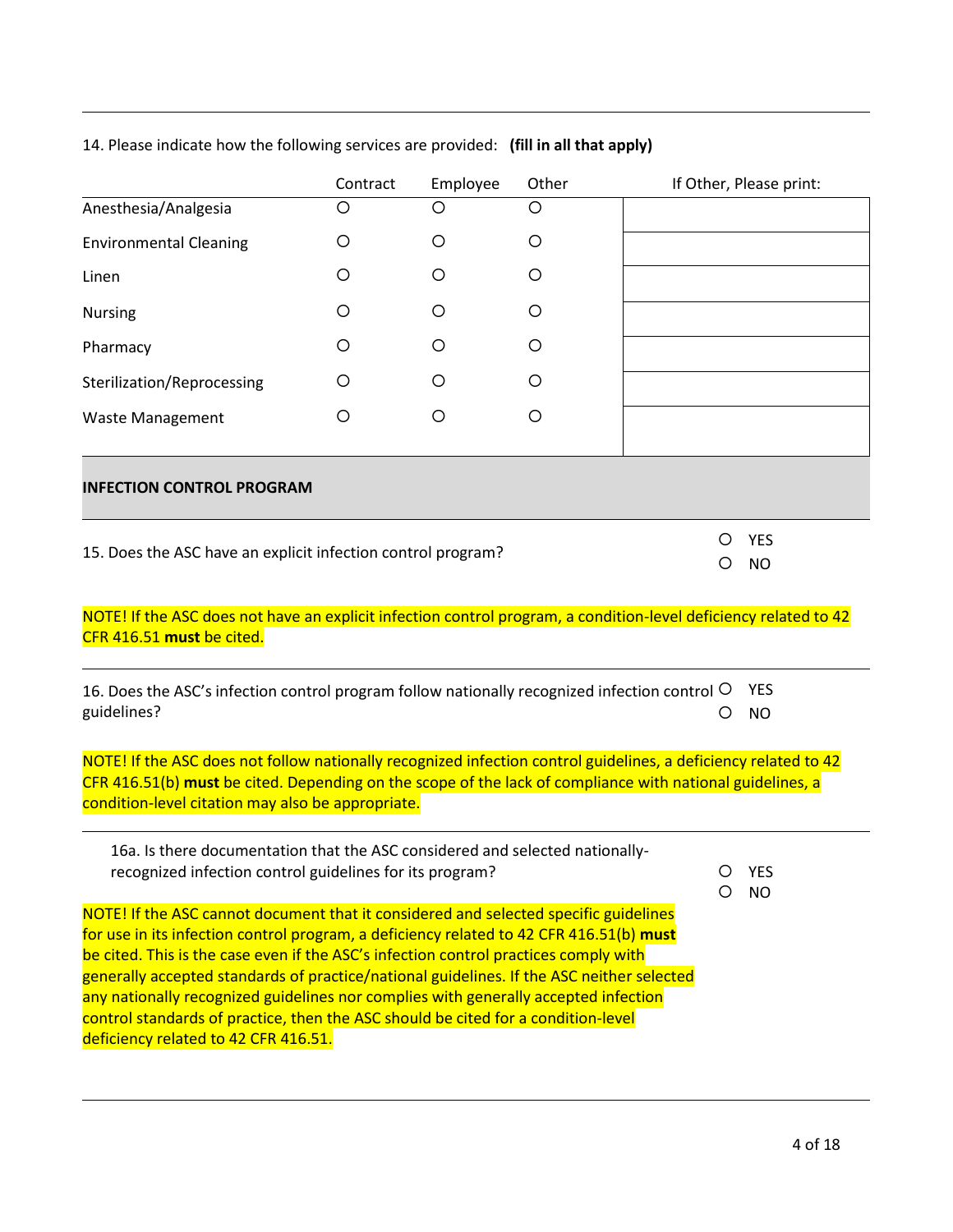| 16b. If YES to (a), which                                                     | $\circ$ | <b>CDC/HICPAC Guidelines:</b>                                                                                                                                                                                            |  |  |  |  |
|-------------------------------------------------------------------------------|---------|--------------------------------------------------------------------------------------------------------------------------------------------------------------------------------------------------------------------------|--|--|--|--|
| nationally-recognized                                                         |         | O<br>Guideline for Isolation Precautions (CDC/HICPAC)                                                                                                                                                                    |  |  |  |  |
| infection control guidelines                                                  |         | O<br>Hand hygiene (CDC/HICPAC)                                                                                                                                                                                           |  |  |  |  |
| has the ASC selected for its<br>program?<br>(Select all that apply)           |         |                                                                                                                                                                                                                          |  |  |  |  |
|                                                                               |         | O<br>Disinfection and Sterilization in Healthcare Facilities (CDC/HICPAC)                                                                                                                                                |  |  |  |  |
|                                                                               |         | O<br><b>Environmental Infection Control in Healthcare Facilities</b><br>(CDC/HICPAC)                                                                                                                                     |  |  |  |  |
|                                                                               | Ő       | Perioperative Standards and Recommended Practices (AORN)                                                                                                                                                                 |  |  |  |  |
|                                                                               | O       | Guidelines issued by a specialty surgical society / organization (List)                                                                                                                                                  |  |  |  |  |
|                                                                               |         | Please specify (please limit to the space provided):                                                                                                                                                                     |  |  |  |  |
|                                                                               |         |                                                                                                                                                                                                                          |  |  |  |  |
|                                                                               |         |                                                                                                                                                                                                                          |  |  |  |  |
|                                                                               | $\circ$ | Others                                                                                                                                                                                                                   |  |  |  |  |
|                                                                               |         | Please specify (please limit to the space provided):                                                                                                                                                                     |  |  |  |  |
|                                                                               |         |                                                                                                                                                                                                                          |  |  |  |  |
|                                                                               |         |                                                                                                                                                                                                                          |  |  |  |  |
|                                                                               |         |                                                                                                                                                                                                                          |  |  |  |  |
|                                                                               |         | 17. Does the ASC have a licensed health care professional qualified through training $\bigcirc$<br><b>YES</b>                                                                                                            |  |  |  |  |
|                                                                               |         | in infection control and designated to direct the ASC's infection control program?<br>Ω<br><b>NO</b>                                                                                                                     |  |  |  |  |
|                                                                               |         | NOTE! If the ASC cannot document that it has designated a qualified professional with training (not necessarily                                                                                                          |  |  |  |  |
|                                                                               |         | certification) in infection control to direct its infection control program, a deficiency related to 42 CFR<br>416.51(b)(1) must be cited. Lack of a designated professional responsible for infection control should be |  |  |  |  |
|                                                                               |         | considered for citation of a condition-level deficiency related to 42 CFR 416.51.                                                                                                                                        |  |  |  |  |
|                                                                               |         |                                                                                                                                                                                                                          |  |  |  |  |
| 17a. If YES, Is this person an:                                               |         | ASC employee<br>O                                                                                                                                                                                                        |  |  |  |  |
| (Select only ONE bubble)                                                      |         | ASC contractor<br>Ő                                                                                                                                                                                                      |  |  |  |  |
|                                                                               |         |                                                                                                                                                                                                                          |  |  |  |  |
| 17b. Is this person certified in infection control (i.e., CIC)                |         | <b>YES</b><br>(Note: §416.50(b)(1) does not require that the individual be certified in<br><b>NO</b><br>O                                                                                                                |  |  |  |  |
| infection control.)                                                           |         |                                                                                                                                                                                                                          |  |  |  |  |
| 17c. If this person is NOT certified in                                       |         |                                                                                                                                                                                                                          |  |  |  |  |
| infection control, what type of infection                                     |         |                                                                                                                                                                                                                          |  |  |  |  |
| control training has this person received?                                    |         |                                                                                                                                                                                                                          |  |  |  |  |
| 17d. On average, how many hours per week                                      |         |                                                                                                                                                                                                                          |  |  |  |  |
| does this person spend in the ASC<br>directing the infection control program? |         | hours per week                                                                                                                                                                                                           |  |  |  |  |
|                                                                               |         | (Note: §416.51(b)(1) does not specify the amount of time the person must spend in the ASC directing the                                                                                                                  |  |  |  |  |
|                                                                               |         | infection control program, but it is expected that the designated individual spends sufficient time on-site                                                                                                              |  |  |  |  |
|                                                                               |         | directing the program, taking into consideration the size of the ASC and the volume of its surgical activity.)                                                                                                           |  |  |  |  |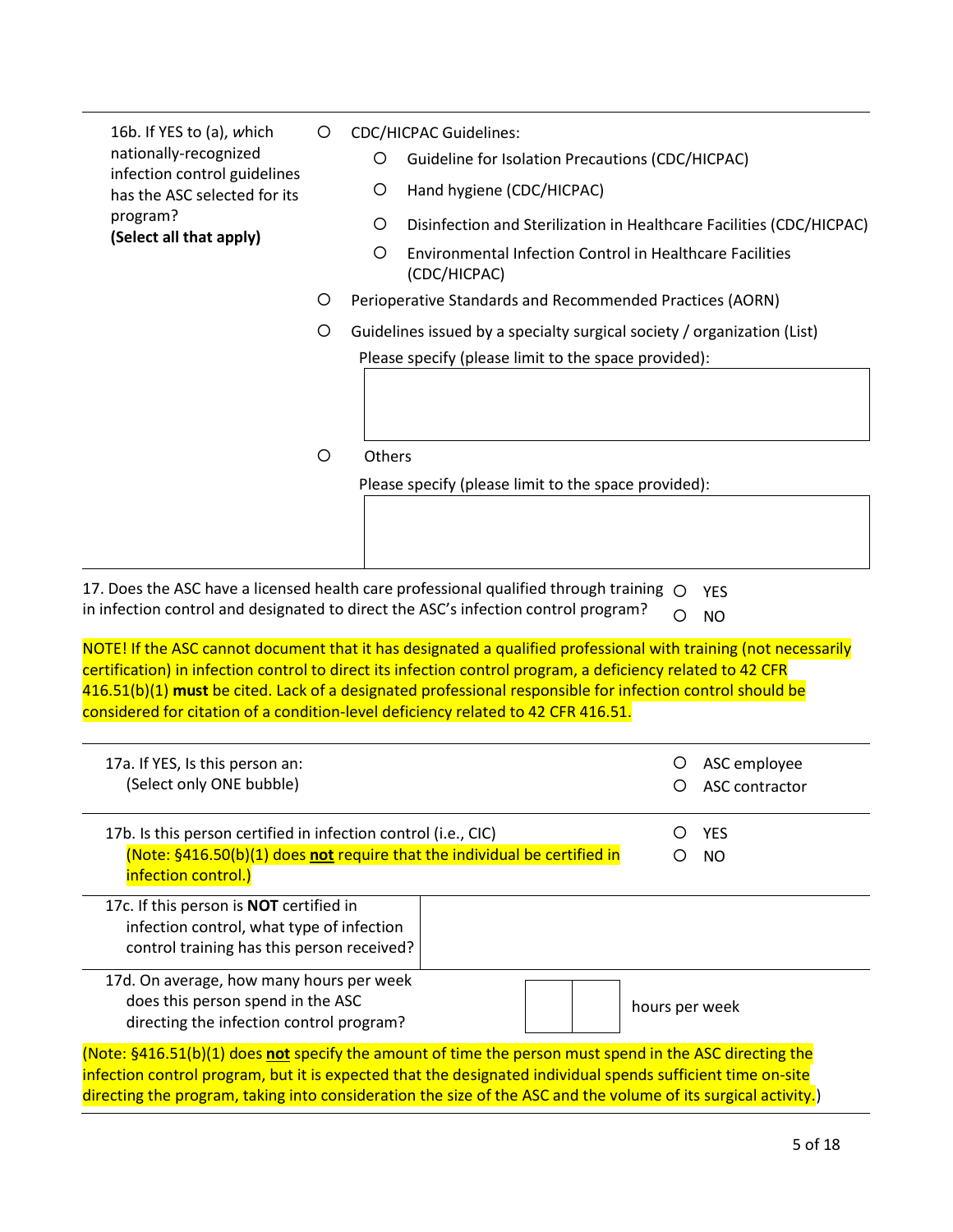| 18. Does the ASC have a system to actively identify infections that may have been<br>related to procedures performed at the ASC?                                                                                                                                                                     |                                                                                                                                                            | <b>YES</b><br>O                                                                                                                                                                                                         |  |  |  |  |  |  |
|------------------------------------------------------------------------------------------------------------------------------------------------------------------------------------------------------------------------------------------------------------------------------------------------------|------------------------------------------------------------------------------------------------------------------------------------------------------------|-------------------------------------------------------------------------------------------------------------------------------------------------------------------------------------------------------------------------|--|--|--|--|--|--|
| NOTE! If the ASC does not have a documented identification system, a deficiency<br>related to 42 CFR 416.51(b)(3) must be cited.                                                                                                                                                                     |                                                                                                                                                            | O<br><b>NO</b>                                                                                                                                                                                                          |  |  |  |  |  |  |
| 18a. If YES, how does the ASC                                                                                                                                                                                                                                                                        | $\circ$                                                                                                                                                    | The ASC sends e-mails to patients after discharge                                                                                                                                                                       |  |  |  |  |  |  |
| obtain this information?<br>(Select ALL that apply)                                                                                                                                                                                                                                                  | O                                                                                                                                                          | The ASC follows-up with their patients' primary care providers<br>after discharge                                                                                                                                       |  |  |  |  |  |  |
|                                                                                                                                                                                                                                                                                                      | O                                                                                                                                                          | The ASC relies on the physician performing the procedure to<br>obtain this information at a follow-up visit after discharge, and<br>report it to the ASC                                                                |  |  |  |  |  |  |
|                                                                                                                                                                                                                                                                                                      | O                                                                                                                                                          | Other (please specify):                                                                                                                                                                                                 |  |  |  |  |  |  |
| 18b. Is there supporting documentation confirming this tracking activity?                                                                                                                                                                                                                            |                                                                                                                                                            | O<br><b>YES</b><br><b>NO</b><br>O                                                                                                                                                                                       |  |  |  |  |  |  |
| cited.                                                                                                                                                                                                                                                                                               |                                                                                                                                                            | NOTE! If the ASC does not have supporting documentation, a deficiency related to 42 CFR 416.51(b)(3) must be                                                                                                            |  |  |  |  |  |  |
|                                                                                                                                                                                                                                                                                                      | 18c. Does the ASC have a policy/procedure in place to comply with State<br><b>YES</b><br>O<br>notifiable disease reporting requirements?<br>O<br><b>NO</b> |                                                                                                                                                                                                                         |  |  |  |  |  |  |
|                                                                                                                                                                                                                                                                                                      |                                                                                                                                                            | NOTE! If the ASC does not have a reporting system, a deficiency must be cited related to 42 CFR 416.51(b)(3).<br>CMS does not specify the means for reporting; generally this would be done by the State health agency. |  |  |  |  |  |  |
| 19. Do staff members receive infection control training?<br>If training is completely absent, then consideration should be given to condition-<br>level citation in relation to 42 CFR 416.51, particularly when the ASC's practices fail<br>to comply with infection control standards of practice. |                                                                                                                                                            | O<br><b>YES</b><br>O<br><b>NO</b>                                                                                                                                                                                       |  |  |  |  |  |  |
| 19a. If YES, how do they receive                                                                                                                                                                                                                                                                     | O                                                                                                                                                          | In-service                                                                                                                                                                                                              |  |  |  |  |  |  |
| infection control training?                                                                                                                                                                                                                                                                          | O                                                                                                                                                          | Computer-based training                                                                                                                                                                                                 |  |  |  |  |  |  |
| (Select all that apply)                                                                                                                                                                                                                                                                              | O                                                                                                                                                          | Other (please specify):                                                                                                                                                                                                 |  |  |  |  |  |  |
|                                                                                                                                                                                                                                                                                                      | O                                                                                                                                                          | Medical staff                                                                                                                                                                                                           |  |  |  |  |  |  |
| 19b. Which staff members receive<br>infection control training?                                                                                                                                                                                                                                      | $\circ$                                                                                                                                                    | <b>Nursing staff</b>                                                                                                                                                                                                    |  |  |  |  |  |  |
| (Select all that apply)                                                                                                                                                                                                                                                                              | O                                                                                                                                                          | Other staff providing direct patient care                                                                                                                                                                               |  |  |  |  |  |  |
|                                                                                                                                                                                                                                                                                                      | O                                                                                                                                                          | Staff responsible for on-site sterilization/high-level disinfection                                                                                                                                                     |  |  |  |  |  |  |
|                                                                                                                                                                                                                                                                                                      | O                                                                                                                                                          | Cleaning staff                                                                                                                                                                                                          |  |  |  |  |  |  |
|                                                                                                                                                                                                                                                                                                      | O                                                                                                                                                          | Other (please specify):                                                                                                                                                                                                 |  |  |  |  |  |  |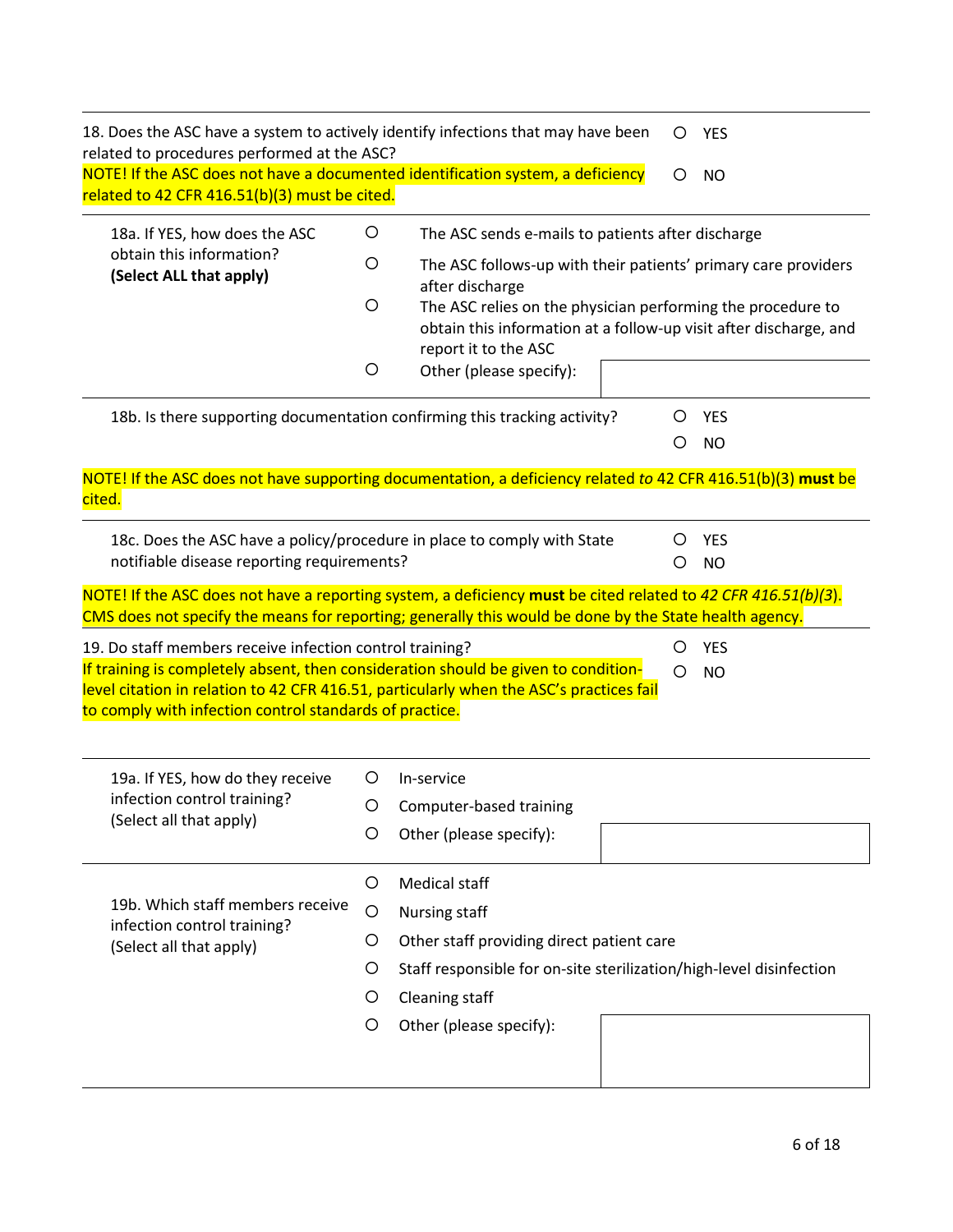| 19c. Is training:                                                                                                                                                                                                                                                 | ( )<br>O                                       | the same for all categories of staff<br>different for different categories of staff |   |            |       |  |  |  |  |
|-------------------------------------------------------------------------------------------------------------------------------------------------------------------------------------------------------------------------------------------------------------------|------------------------------------------------|-------------------------------------------------------------------------------------|---|------------|-------|--|--|--|--|
| 19d. Indicate frequency of staff<br>infection control training<br>(Select all that apply)                                                                                                                                                                         | O<br>$\left( \right)$<br>$\left( \right)$<br>O | Upon hire<br>Annually<br>Periodically / as needed<br>Other (please specify):        |   |            |       |  |  |  |  |
| 19e. Is there documentation confirming that training is provided to all<br><b>YES</b><br>Ω<br>categories of staff listed above?<br><b>NO</b><br>O<br>NOTE! If training is not provided to appropriate staff upon hire/granting of privileges, with some refresher |                                                |                                                                                     |   |            |       |  |  |  |  |
| training thereafter, a deficiency must by cited in relation to 42 CFR 416.51(b) and (b)(3).                                                                                                                                                                       |                                                |                                                                                     |   |            |       |  |  |  |  |
| 20. How many procedures were<br>observed during the site visit?                                                                                                                                                                                                   |                                                |                                                                                     | 3 | 4          | Other |  |  |  |  |
| If other, please specify the number:                                                                                                                                                                                                                              |                                                |                                                                                     |   | procedures |       |  |  |  |  |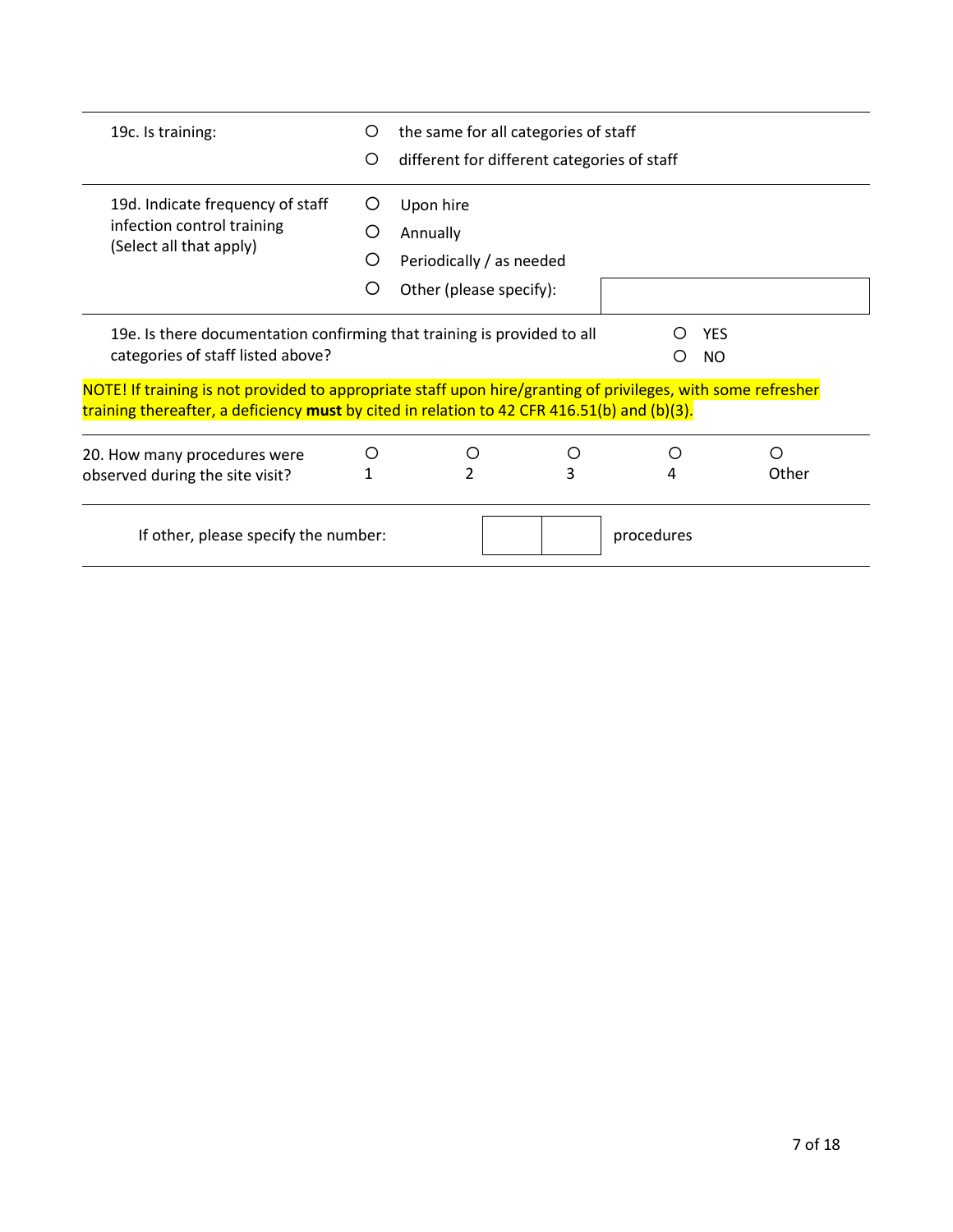#### **PART 2 – INFECTION CONTROL & RELATED PRACTICES**

#### **INSTRUCTIONS:**

- Please **select ONE bubble** for each "Was Practice Performed?" question, unless otherwise noted.
- If N/A *or unable to observe* is *selected as the* response, please explain why there is no associated observation, or why the question is not applicable, in the *surveyor notes* box. *Surveyors should attempt to assess the practice by interview or document review if unable to observe the actual practice during survey.*
- *During the survey, observations or concerns may prompt the surveyor to request and review specific policies and procedures. Surveyors are expected to use their judgment and review only those documents necessary to investigate their concern(s) or to validate their observations.*

#### **I. Hand Hygiene**

**Observations are to focus on staff directly involved in patient** *c***are (e.g., physicians, nurses, CRNAs, etc.).** Hand hygiene should be observed not only during the case being followed, but also while making other observations in the ASC throughout the survey.

Unless otherwise indicated, a "No" response to any question below **must** be cited as a deficient practice in relation to 42 CFR 416.51(a).

| <b>Practices to be Assessed</b> | <b>Was Practice</b> |                        |
|---------------------------------|---------------------|------------------------|
|                                 | Performed?          | <b>Surveyor Notes:</b> |

A. All patient care areas have *readily accessible, in appropriate locations*:

| a. Soap and water                                               | ( )              | Yes               |
|-----------------------------------------------------------------|------------------|-------------------|
|                                                                 |                  | No                |
| b. Alcohol-based hand rubs                                      | ( )              | Yes               |
|                                                                 | ( )              | <b>No</b>         |
| I. If alcohol-based hand rub is available                       | $\circ$          | Yes               |
| in patient care areas, it is installed as                       | ∩                | No                |
| required. (There are LSC<br>requirements at 42 CFR 416.44(b)(5) |                  |                   |
| for installation of alcohol-based hand<br>rubs)                 |                  |                   |
| B. Staff perform hand hygiene:                                  |                  |                   |
| a. After removing gloves                                        |                  | Yes               |
|                                                                 | ( )              | No                |
| b. Before direct patient contact                                |                  | Yes               |
|                                                                 | O                | <b>No</b>         |
| c. After direct patient contact                                 | $\left( \right)$ | Yes               |
|                                                                 | O                | <b>No</b>         |
| d. Before performing invasive procedures                        | Ő                | Yes               |
| (e.g. placing an IV)                                            | ()               | No                |
|                                                                 |                  | Unable to observe |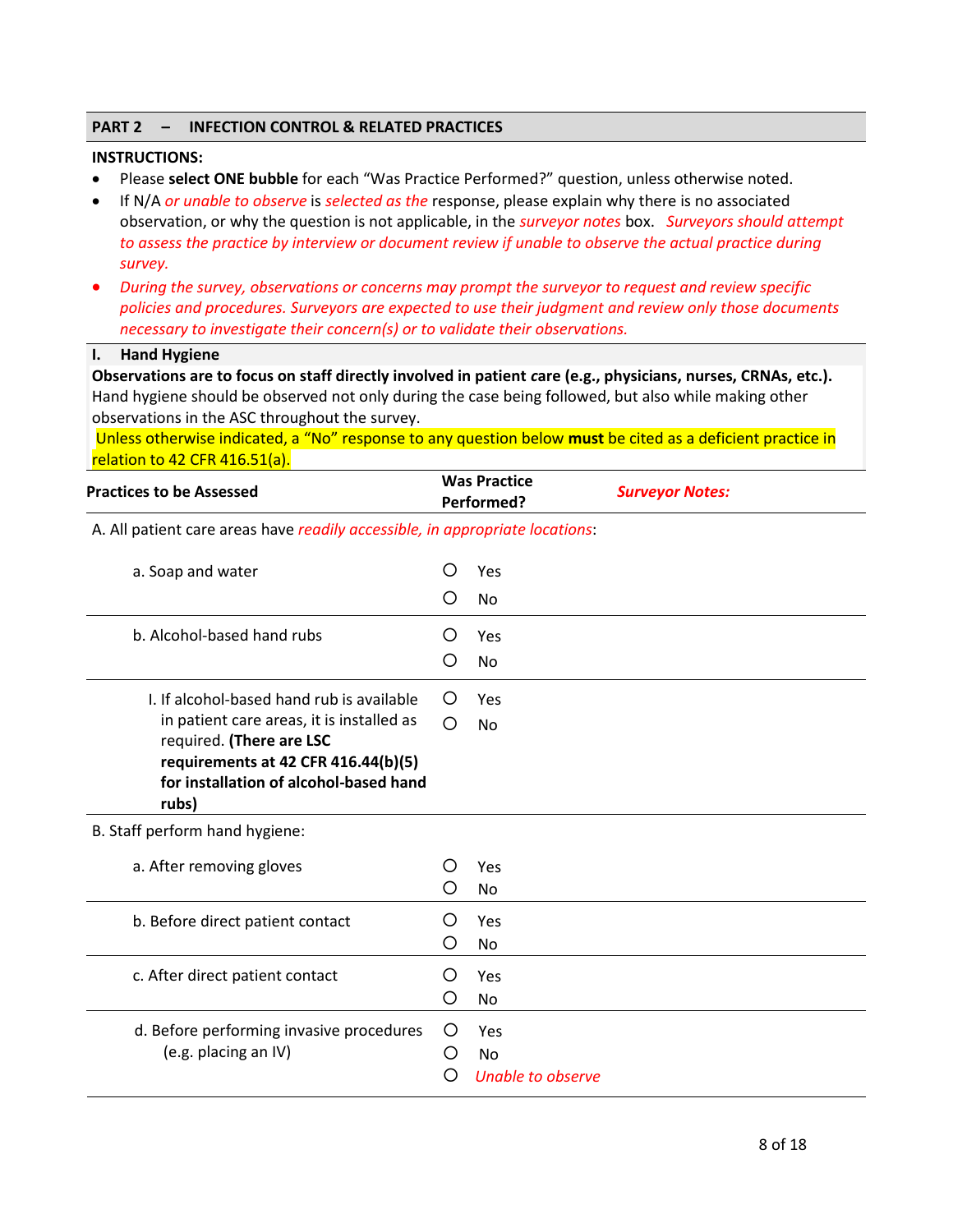| e. After contact with blood, body fluids, or<br>contaminated surfaces (even if gloves are<br>worn)                                             | ( )<br>( )       | Yes<br><b>No</b><br>Unable to observe |
|------------------------------------------------------------------------------------------------------------------------------------------------|------------------|---------------------------------------|
| C. Regarding gloves, staff:                                                                                                                    |                  |                                       |
| a. Wear gloves for procedures that might<br>involve contact with blood or body fluids                                                          | ()<br>()         | Yes<br>No<br>Unable to observe        |
| b. Wear gloves when handling potentially<br>contaminated patient equipment                                                                     | $\left( \right)$ | Yes<br><b>No</b><br>Unable to observe |
| c. Remove gloves before moving to the next<br>tasks and/or patient                                                                             | $\cup$           | Yes<br><b>No</b><br>Unable to observe |
| D. Personnel providing direct patient care do<br>not wear artificial fingernails and/or extenders<br>when having direct contact with patients. | ◯                | Yes<br>No                             |

**II. Injection Practices (injectable medications, saline, other infusates)**

**Observations are to be made of staff preparing and administering medications and performing injections (e.g., anesthesiologists, certified registered nurse anesthetists, nurses).**

Unless otherwise indicated, a "No" response to any question below **must** be cited as a deficient practice in relation to 42 CFR 416.51(a).

*If unable to observe is selected, please clarify in the surveyor notes box why it was not observed and attempt to assess by means of interview or documentation review.*

*NOTE: Some types of infection control breaches, including some specific to medication administration practices, pose a risk of bloodborne pathogen transmission that warrant engagement of public health authorities. When management review confirms that a survey has identified evidence of one or more of the breaches described in S&C: 14-36-All, in addition to taking appropriate enforcement action to ensure the deficient Medicare practices are corrected, the SA should also make the responsible State public health authority aware of the identified breach.*

| <b>Practices to be Assessed</b>           | <b>Was Practice</b><br>Performed? |                   | <b>Surveyor Notes</b> |
|-------------------------------------------|-----------------------------------|-------------------|-----------------------|
| A. Needles are used for only one patient. | Yes<br>No<br>∩                    | Unable to observe |                       |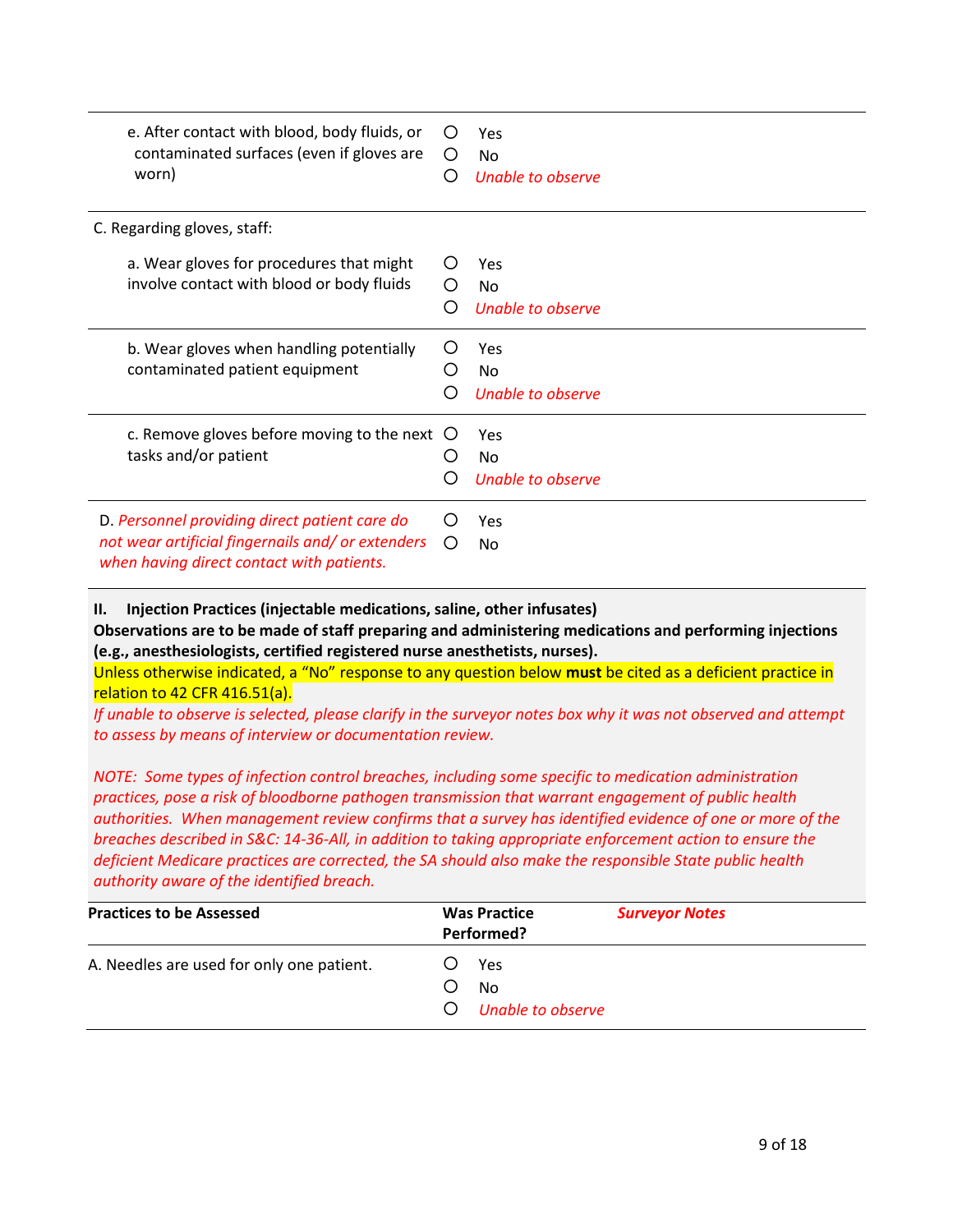| <b>Practices to be Assessed</b>                                                                                                                                               | <b>Was Practice</b><br>Performed?                          | <b>Surveyor Notes</b> |
|-------------------------------------------------------------------------------------------------------------------------------------------------------------------------------|------------------------------------------------------------|-----------------------|
| B. Syringes are used for only one patient (this<br>includes manufactured prefilled syringes).                                                                                 | O<br>Yes<br>O<br>No<br>O<br>Unable to observe              |                       |
| C. The rubber septum on a medication, whether<br>unopened or previously accessed, vial is disinfected<br>with alcohol prior to piercing.                                      | O<br>Yes<br>O<br>N <sub>0</sub><br>Ω<br>Unable to observe  |                       |
| D. Medication vials are always entered with a new<br>needle.                                                                                                                  | $\circ$<br>Yes<br>O<br><b>No</b><br>O<br>Unable to observe |                       |
| E. Medication vials are always entered with a new<br>syringe                                                                                                                  | Ő<br>Yes<br>O<br><b>No</b><br>Unable to observe<br>O       |                       |
| F. Medications that are pre-drawn are labeled<br>with the date and time of draw, initials of the<br>person drawing, medication name, strength and<br>beyond-use date and time | O<br>Yes<br>O<br>No<br>O<br>Unable to observe              |                       |
| Note: A "No" answer should result in citation as a deficient practice in relation to 42 CFR 416.48(a),<br><b>Administration of Drugs</b>                                      |                                                            |                       |
| a. Single dose (single-use) medication vials<br>G.<br>are used for only one patient                                                                                           | О<br>Yes<br>O<br>No<br><b>Unable to observe</b><br>O       |                       |
| b. Bags of IV solutions are used for only one<br>patient (and not as a source of flush solution<br>for multiple patients).                                                    | O<br>Yes<br>O<br><b>No</b><br>O<br>Unable to observe       |                       |
| c. Medication administration tubing and<br>connectors are used for only one patient                                                                                           | Ő<br>Yes<br>O<br>No<br>O<br>Unable to observe              |                       |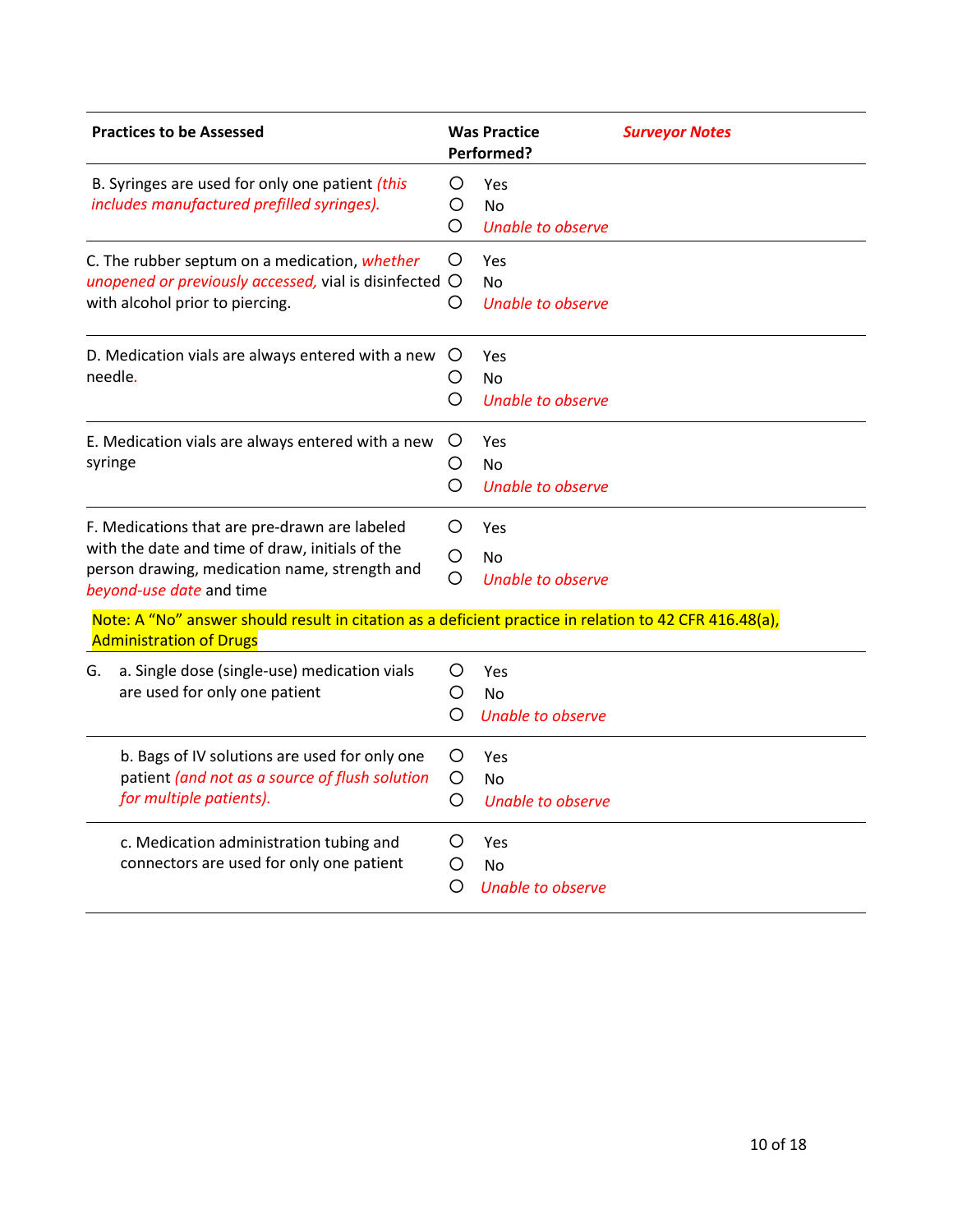| <b>Practices to be Assessed</b>                                                                                                                                    | <b>Was Practice</b><br>Performed? | <b>Surveyor Notes</b> |
|--------------------------------------------------------------------------------------------------------------------------------------------------------------------|-----------------------------------|-----------------------|
| H. The ASC has voluntarily adopted a policy that<br>medications labeled for multi-dose use for<br>multiple patients are nevertheless only used for<br>one patient. | <b>Yes</b><br>No.<br>N/A          |                       |

(Fill in N/A if no multi-dose medications/infusates are used).

(Note: a "No" answer to question H. does not indicate a breach in infection control practices and does not result in a citation. *However*, a "No" response to either or both of the related questions I and J should be cited).

**If YES, please skip to "K"**

## **If NO, you** *must also* **assess the practices** *at questions* **"I and J":**

| I. Multi-dose vials are dated when they are first<br>opened and discarded within 28 days unless the<br>manufacturer specifies a different (shorter or<br>longer) date for that opened vial. Note: This is<br>different from the expiration date for the vial.<br>The multi-dose vial can be dated with either the<br>date opened or the beyond-use date as per ASC<br>policies and procedures, so long as it is clear<br>what the date represents and the same policy is<br>used consistently throughout the ASC. | O<br>O<br>O | Yes<br><b>No</b><br>Unable to observe        |
|-------------------------------------------------------------------------------------------------------------------------------------------------------------------------------------------------------------------------------------------------------------------------------------------------------------------------------------------------------------------------------------------------------------------------------------------------------------------------------------------------------------------|-------------|----------------------------------------------|
| J. Multi-dose medication vials used for more than<br>one patient are stored appropriately and do not<br>enter the immediate patient care area (e.g.,<br>operating room, anesthesia carts).<br>NOTE: If multi-dose vials enter the immediate<br>patient care area, they must be dedicated for<br>single patient use and discarded immediately<br>after use.                                                                                                                                                        | Ő<br>O      | Yes<br><b>No</b><br><b>Unable to observe</b> |
| K. All sharps are disposed of in a puncture-                                                                                                                                                                                                                                                                                                                                                                                                                                                                      | O           | Yes                                          |
| resistant sharps container                                                                                                                                                                                                                                                                                                                                                                                                                                                                                        | O           | <b>No</b>                                    |
| L. Sharps containers are replaced when the fill                                                                                                                                                                                                                                                                                                                                                                                                                                                                   | ()          | Yes                                          |
| line is reached                                                                                                                                                                                                                                                                                                                                                                                                                                                                                                   | Ω           | <b>No</b>                                    |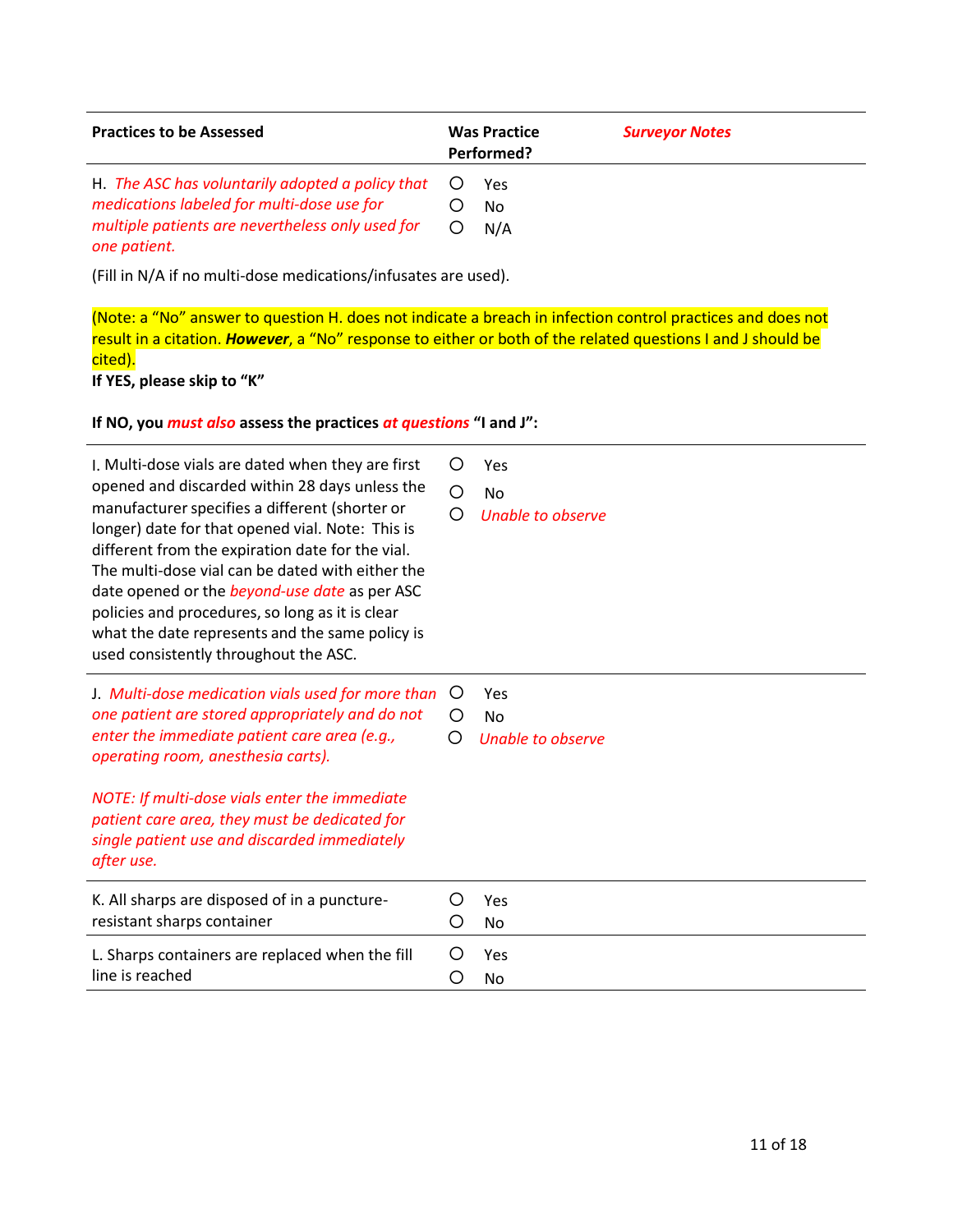#### **III. Single Use Devices, Sterilization, and High Level Disinfection**

**Pre-cleaning** must always be performed prior to sterilization and high-level disinfection

**Sterilization** must be performed for critical equipment (i.e., instruments and equipment that enter normally sterile tissue or the vascular system, such as surgical instruments)

**High-level disinfection** must be performed for semi-critical equipment (i.e., items that come into contact with non-intact skin or mucous membranes such as reusable flexible endoscopes, laryngoscope blades)

**Observations are to be made of staff** *performing* **equipment reprocessing (e.g., surgical techs), unless these activities are performed under contract or arrangement off-site from the ASC.**

Unless otherwise indicated, a "No" response to any question below **must** be cited as a deficient practice in relation to 42 CFR 416.51(a).

### **SINGLE-USE DEVICES**

*(Choose N/A if single-use devices are never reprocessed and used again) (Surveyor to confirm there is a contract or other documentation of an arrangement with a reprocessing facility by viewing it)*

| <b>Practices to be Assessed</b>                                                                                                                     |                                                                                                                                                       |             | <b>Was Practice</b><br>Performed? | <b>Surveyor Notes</b>   |  |  |
|-----------------------------------------------------------------------------------------------------------------------------------------------------|-------------------------------------------------------------------------------------------------------------------------------------------------------|-------------|-----------------------------------|-------------------------|--|--|
| А.                                                                                                                                                  | a. If single-use devices are reprocessed, they are<br>devices that are approved by the FDA for<br>reprocessing                                        |             | O<br>O<br>O                       | Yes<br><b>No</b><br>N/A |  |  |
| b. If single-use devices are reprocessed, they are<br>reprocessed by an FDA-approved reprocessor.                                                   |                                                                                                                                                       | O<br>O<br>O | Yes<br><b>No</b><br>N/A           |                         |  |  |
|                                                                                                                                                     |                                                                                                                                                       |             | <b>STERILIZATION</b>              |                         |  |  |
|                                                                                                                                                     | A. Critical equipment is sterilized                                                                                                                   |             | O<br>О                            | Yes<br><b>No</b>        |  |  |
| B. Are sterilization procedures performed on-site?<br>(If NO, skip to "F")                                                                          |                                                                                                                                                       | O<br>O      | Yes<br>No                         |                         |  |  |
|                                                                                                                                                     | (A "No" answer does not result in a citation, since ASCs are<br>permitted to provide for sterilization off-site, under a<br>contractual arrangement.) |             |                                   |                         |  |  |
|                                                                                                                                                     | (Surveyor to confirm there is a contract or other<br>documentation of an arrangement for off-site sterilization<br>by viewing it)                     |             |                                   |                         |  |  |
| Steam autoclave<br>a. If YES to B, please indicate<br>$\circ$<br>method of sterilization:<br>Peracetic acid<br>O<br>Other (please<br>O<br>specify): |                                                                                                                                                       |             |                                   |                         |  |  |
|                                                                                                                                                     |                                                                                                                                                       |             |                                   |                         |  |  |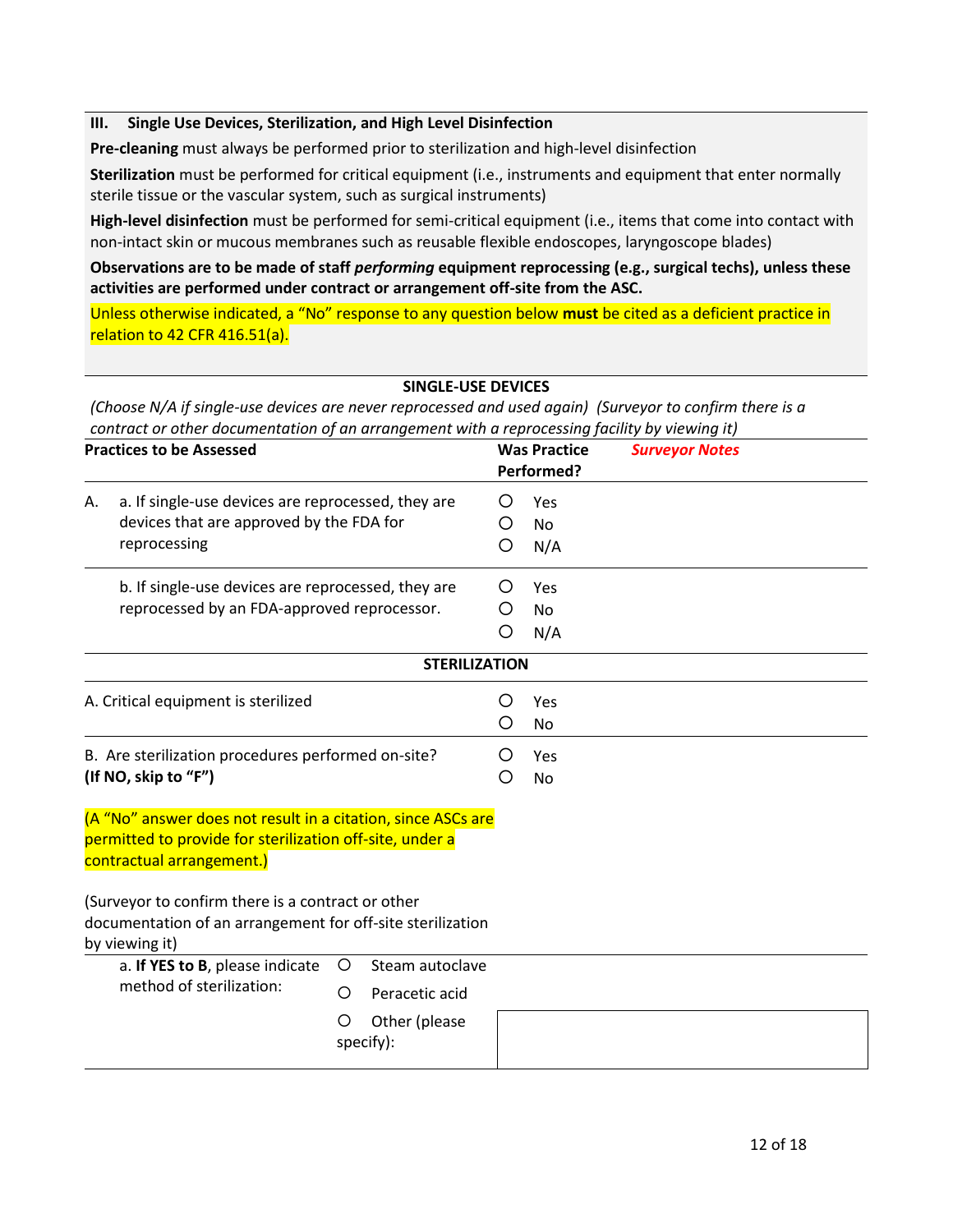| <b>Practices to be Assessed</b>                                                                                                                                                    | <b>Was Practice</b><br><b>Surveyor Notes</b><br>Performed?  |
|------------------------------------------------------------------------------------------------------------------------------------------------------------------------------------|-------------------------------------------------------------|
| C. Items are pre-cleaned according to manufacturer's<br>instructions or, if the manufacturer does not provide<br>instructions, evidence-based guidelines prior to<br>sterilization | O<br>Yes<br>O<br><b>No</b><br>O<br>Unable to observe        |
| D.<br>a. Medical devices and instruments are visually<br>inspected for residual soil and re-cleaned as<br>needed before packaging and sterilization                                | Ő<br>Yes<br>O<br><b>No</b><br>O<br><b>Unable to observe</b> |
| b. A chemical indicator (process indicator) is placed $\bigcirc$<br>correctly, as described in manufacturer's<br>instructions for use, in the instrument packs in<br>every load.   | Yes<br><b>No</b><br>O<br>O<br>Unable to observe             |
| c. A biological indicator is used at least weekly for<br>each sterilizer and with every load containing<br>implantable items, as evidenced by ASC<br>documentation (i.e., log).    | Yes<br>Ő<br>O<br><b>No</b><br>O<br>Unable to observe        |
| d. Each load is monitored with mechanical<br>indicators (e.g. time, temperature, pressure)                                                                                         | Ő<br>Yes<br>O<br><b>No</b><br>O<br><b>Unable to observe</b> |
| e. Documentation for each piece of sterilization<br>equipment is maintained and up to date and<br>includes results from each load                                                  | O<br>Yes<br>O<br>No                                         |
| E. Items are appropriately contained and handled during<br>the sterilization process to assure that sterility is not<br>compromised prior to use                                   | Yes<br>Ő<br>O<br><b>No</b><br><b>Unable to observe</b><br>Ő |
| F. After sterilization, medical devices and instruments are $\circ$ Yes<br>stored in a designated clean area so that sterility is not<br>compromised                               | O<br>No                                                     |
| G. Sterile packages are inspected for integrity and<br>compromised packages<br>are reprocessed                                                                                     | O<br>Yes<br>O<br>No                                         |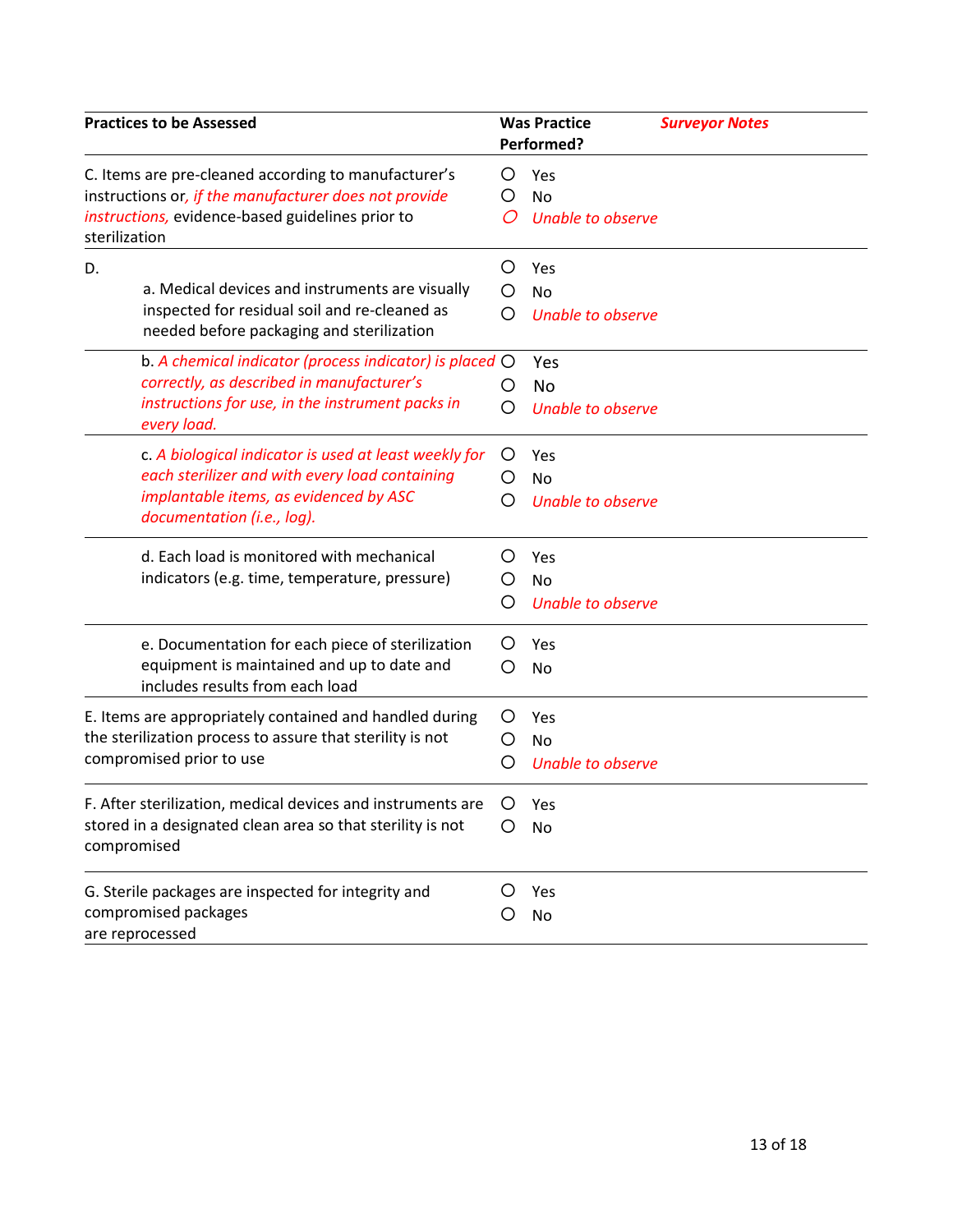| <b>Practices to be Assessed</b>                                                                                                                                                                                                                                                                                                                                                                                                                                                                                                                                                                                                                                                                                                                                                                                                                                                                             | <b>Was Practice</b><br>Performed?                          | <b>Surveyor Notes</b> |
|-------------------------------------------------------------------------------------------------------------------------------------------------------------------------------------------------------------------------------------------------------------------------------------------------------------------------------------------------------------------------------------------------------------------------------------------------------------------------------------------------------------------------------------------------------------------------------------------------------------------------------------------------------------------------------------------------------------------------------------------------------------------------------------------------------------------------------------------------------------------------------------------------------------|------------------------------------------------------------|-----------------------|
| H. Is immediate-use steam sterilization (IUSS) performed<br>on-site?<br>If NO, skip to "High Level Disinfection Section"                                                                                                                                                                                                                                                                                                                                                                                                                                                                                                                                                                                                                                                                                                                                                                                    | O<br>Yes<br>O<br><b>No</b>                                 |                       |
| If YES, you must also assess the practices at questions "I -<br>$K''$ :<br>(A "No" answer does not result in a citation)                                                                                                                                                                                                                                                                                                                                                                                                                                                                                                                                                                                                                                                                                                                                                                                    |                                                            |                       |
| I. If IUSS is performed, all of the following criteria are met:<br>Work practices ensure proper cleaning and<br>decontamination, inspection, and arrangement of<br>the instruments into the recommended sterilizing<br>trays or other containment devices before<br>sterilization.<br>Once clean, the item is placed within a container<br>٠<br>intended for immediate use. The sterilizer cycle<br>and parameters used are selected according to<br>the manufacturers' instructions for use for the<br>device, container, and sterilizer.<br>The sterilizer function is monitored with monitors<br>٠<br>(e.g., mechanical, chemical and biologic) that are<br>approved for the cycle being used.<br>The processed item must be transferred<br>$\bullet$<br>immediately, using aseptic technique, from the<br>sterilizer to the actual point of use, the sterile field<br>in an ongoing surgical procedure. | O<br>Yes<br><b>No</b><br>◯<br>O Unable to observe<br>O N/A |                       |
| Note: "Immediate use" is defined as the shortest possible<br>time between a sterilized item's removal from the<br>sterilizer and its aseptic transfer to the sterile field. A<br>sterilized item intended for immediate use is not stored for<br>future use, nor held from one case to another. IUSS is not<br>equivalent to "short cycle" sterilization performed in                                                                                                                                                                                                                                                                                                                                                                                                                                                                                                                                       |                                                            |                       |

*accordance with manufacturers' IFUs. IUSS must not be a* 

*routine or frequent practice in the ASC.*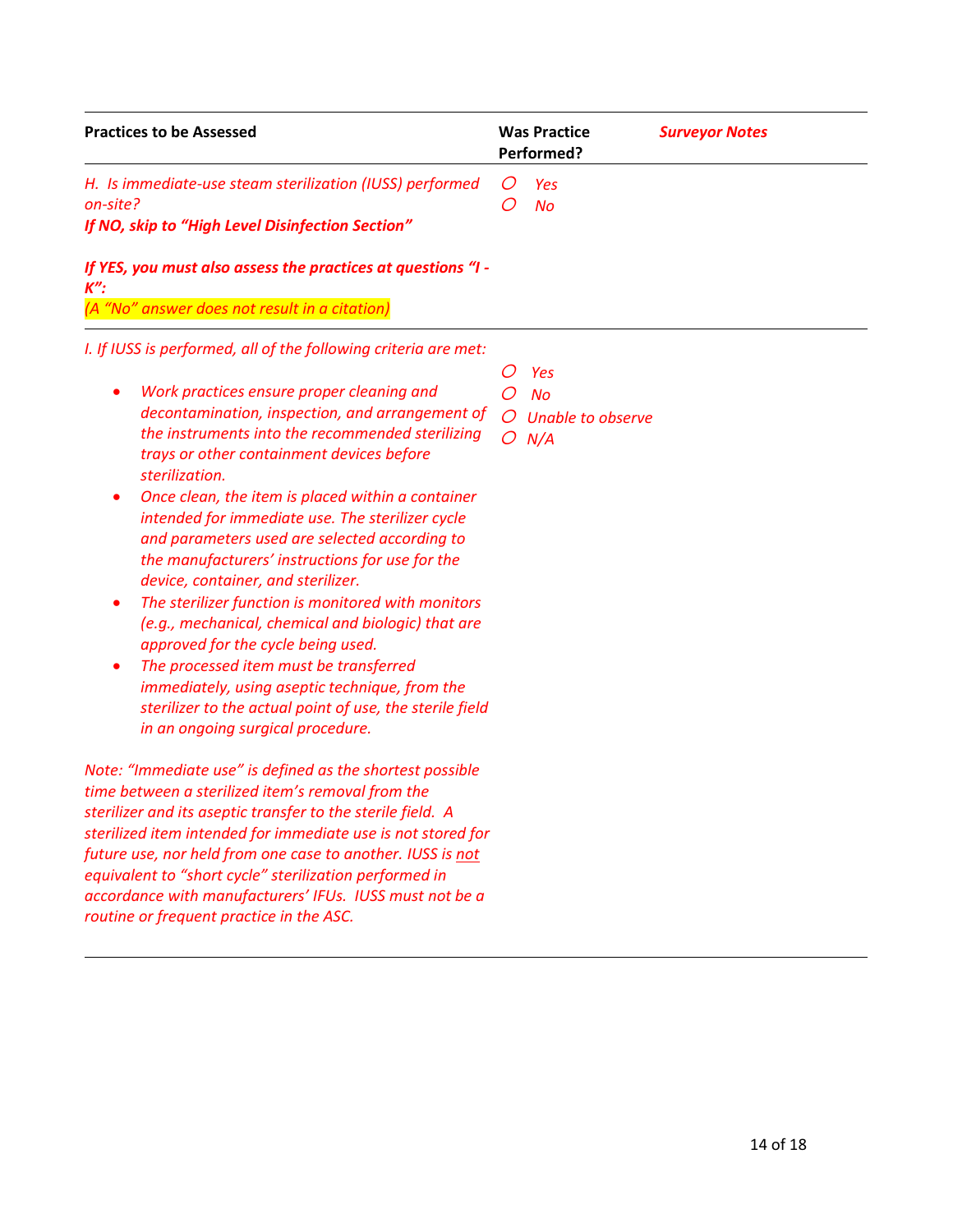| <b>Practices to be Assessed</b>                                                                                                                                                                                                                                       | <b>Was Practice</b><br>Performed? | <b>Surveyor Notes</b> |
|-----------------------------------------------------------------------------------------------------------------------------------------------------------------------------------------------------------------------------------------------------------------------|-----------------------------------|-----------------------|
| J. Immediate-use steam sterilization is NOT performed on                                                                                                                                                                                                              | O Yes                             |                       |
| the following devices:                                                                                                                                                                                                                                                | O No                              |                       |
| <i>Implants.</i>                                                                                                                                                                                                                                                      |                                   |                       |
| Post-procedure decontamination of instruments<br>٠<br>used on patients who may have Creutzfeldt-Jakob<br>disease or similar disorders.<br>Devices that have not been validated with the<br>٠<br>specific cycle employed.<br>Single-use devices that are sold sterile. |                                   |                       |
| K. Is IUSS performed on a routine basis?                                                                                                                                                                                                                              | O Yes                             |                       |
|                                                                                                                                                                                                                                                                       | O No                              |                       |
| (A "Yes" answer must be cited as a deficient practice in                                                                                                                                                                                                              |                                   |                       |

*relation to 42 CFR 416.51(a).*

#### **HIGH-LEVEL DISINFECTION**

| <b>Practices to be Assessed</b>                                          | <b>Was Practice</b><br><b>Surveyor Notes</b><br>Performed? |  |
|--------------------------------------------------------------------------|------------------------------------------------------------|--|
| A. Semi-critical equipment is high-level disinfected or<br>sterilized    | Yes<br>O<br>O<br>N <sub>0</sub><br>O<br>N/A                |  |
| B. Is high-level disinfection performed on site?<br>(If NO, Skip to "F") | Yes<br><b>No</b><br>$\circ$<br>N/A                         |  |

(A "No" answer does not result in a citation, since ASCs are permitted to provide for high-level disinfection offsite, under a contractual arrangement.)

(Surveyor to confirm there is a contract or other documentation of an arrangement for off-site sterilization by viewing it)

| a. If answer to B was YES, please<br>indicate method of high-level<br>disinfection: | Manual<br>Automated  |  |
|-------------------------------------------------------------------------------------|----------------------|--|
|                                                                                     | Other                |  |
|                                                                                     | (please<br>specify): |  |
| C. Items are pre-cleaned according to manufacturer's                                | O Yes                |  |
| instructions or, if the manufacturer does not provide                               | $\bigcirc$ No        |  |
| instructions, evidence-based guidelines prior to high-level<br>disinfection         | O Unable to observe  |  |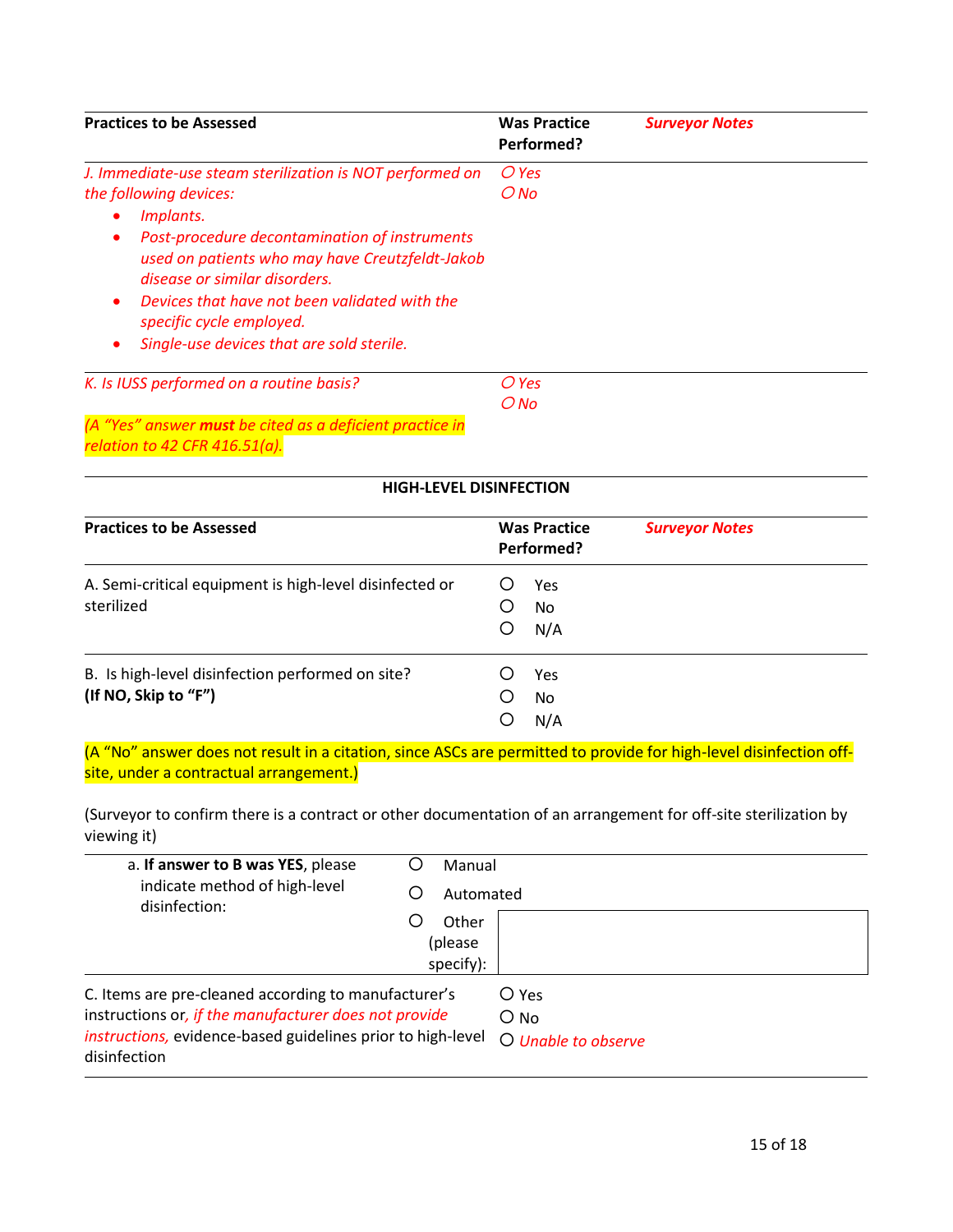| <b>Practices to be Assessed</b> |                                                                                                                                                                                         | <b>Was Practice</b><br><b>Surveyor Notes</b><br>Performed? |                                              |  |
|---------------------------------|-----------------------------------------------------------------------------------------------------------------------------------------------------------------------------------------|------------------------------------------------------------|----------------------------------------------|--|
| D.                              | a. Medical devices and instruments are visually<br>inspected for residual soil and re-cleaned as needed<br>before high-level disinfection                                               | Ő<br>O<br>O                                                | Yes<br><b>No</b><br><b>Unable to observe</b> |  |
|                                 | b. High-level disinfection equipment is maintained<br>according to manufacturer instructions                                                                                            | Ő<br>O<br>O                                                | Yes<br><b>No</b><br>Unable to observe        |  |
|                                 | c. Chemicals used for high-level disinfection are:                                                                                                                                      |                                                            |                                              |  |
|                                 | I. Prepared according to manufacturer<br>instructions                                                                                                                                   | O                                                          | Yes<br><b>No</b><br>Unable to observe        |  |
|                                 | II. Tested for appropriate concentration according<br>to manufacturer's instructions                                                                                                    | $\circ$<br>Ő<br>O                                          | Yes<br>No<br><b>Unable to observe</b>        |  |
|                                 | III. Replaced according to manufacturer's<br>instructions                                                                                                                               | O<br>O<br>O                                                | Yes<br><b>No</b><br>Unable to observe        |  |
|                                 | IV. Documented to have been prepared and<br>replaced according to manufacturer's instructions                                                                                           | O<br>$\circ$                                               | Yes<br><b>No</b>                             |  |
|                                 | d. Instruments requiring high-level disinfection are:                                                                                                                                   |                                                            |                                              |  |
|                                 | I. Disinfected for the appropriate length of time<br>as specified by manufacturer's instructions or, if<br>the manufacturer does not provide instructions,<br>evidence-based guidelines | Ő<br>O                                                     | Yes<br>No<br>Unable to observe               |  |
|                                 | II. Disinfected at the appropriate temperature as<br>specified by manufacturer's instructions or, if the<br>manufacturer does not provide instructions,<br>evidence-based guidelines    | Ő<br>Ő<br>O                                                | Yes<br>No<br><b>Unable to observe</b>        |  |
|                                 | E. Items that undergo high-level disinfection are allowed<br>to dry before use                                                                                                          | Ö                                                          | Yes<br>No<br>Unable to observe               |  |
|                                 | F. Following high-level disinfection, items are <i>placed</i> in a<br>designated clean area in a manner to prevent contamination O                                                      | Ő                                                          | Yes<br>No                                    |  |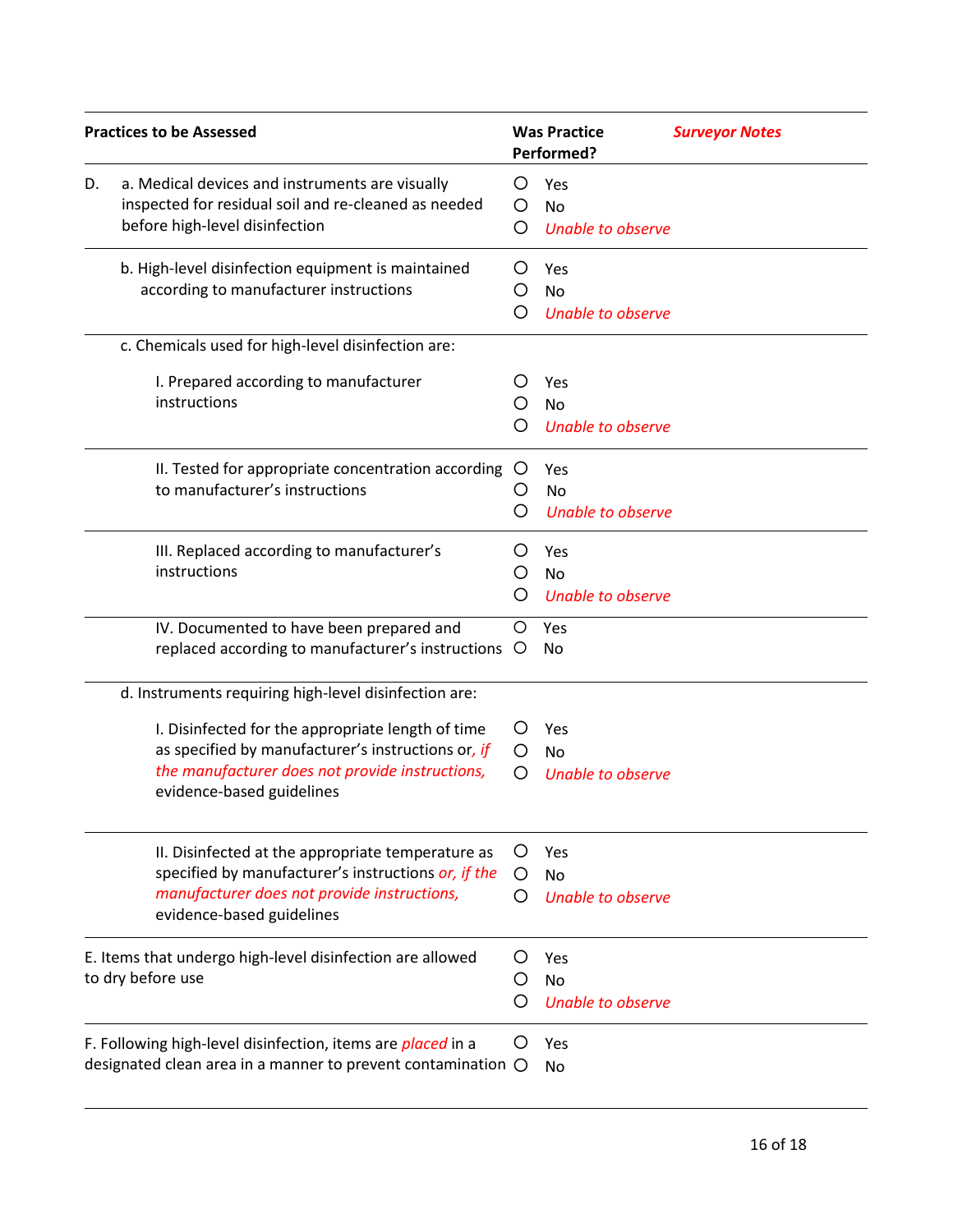#### **IV. Environmental Infection Control**

**Observations are to be made of staff** performing **environmental cleaning (e.g., surgical technicians, cleaning staff, etc.)**

*If unable to observe is selected, please clarify in the surveyor notes box why it was not observed and attempt to assess by means of interview or documentation review.*

*Unless otherwise indicated, a "No" response to any question below must be cited as a deficient practice in relation to 42 CFR 416.51(a).*

| <b>Practices to be Assessed</b>                                                                                                                                                                                              | <b>Was Practice</b><br>Performed?                                    | <b>Surveyor Notes</b> |
|------------------------------------------------------------------------------------------------------------------------------------------------------------------------------------------------------------------------------|----------------------------------------------------------------------|-----------------------|
| A. Operating rooms are cleaned and disinfected after each<br>surgical or invasive procedure with an EPA-registered<br>disinfectant                                                                                           | Yes<br>Ő<br>No.<br>()<br>Unable to observe<br>$\left( \quad \right)$ |                       |
| B. Operating rooms are terminally cleaned daily                                                                                                                                                                              | Yes<br>No<br>Unable to observe                                       |                       |
| C. Environmental surfaces in patient care areas are cleaned O<br>and disinfected, using an EPA-registered disinfectant on a<br>regular basis (e.g., daily), when spills occur and when<br>surfaces are visibly contaminated. | Yes<br>N <sub>o</sub><br>()<br>Unable to observe                     |                       |
| D. The ASC has a procedure in place to decontaminate gross $\bigcirc$<br>spills of blood.                                                                                                                                    | Yes<br><b>No</b>                                                     |                       |

### **V. Point of Care Devices (e.g., blood glucose meter)**

#### **Observations are to be made of staff** *performing* **fingerstick testing (e.g., nurses)**

If *unable to observe* or N/A is *selected*, please clarify in the *surveyor notes* box why it was not *observed or* applicable *and attempt to assess by means of interview or documentation review.*

*Unless otherwise indicated, a "No" response to any question below must be cited as a deficient practice in relation to 42 CFR 416.51(a).*

| <b>Practices to be Assessed</b>                                          | <b>Was Practice</b><br>Performed? | <b>Surveyor Notes</b> |
|--------------------------------------------------------------------------|-----------------------------------|-----------------------|
| 1. Does the ASC use a point-of-care testing device, such as a $\bigcirc$ | Yes                               |                       |
| blood glucose meter?<br>If NO, STOP HERE.                                | N <sub>0</sub>                    |                       |